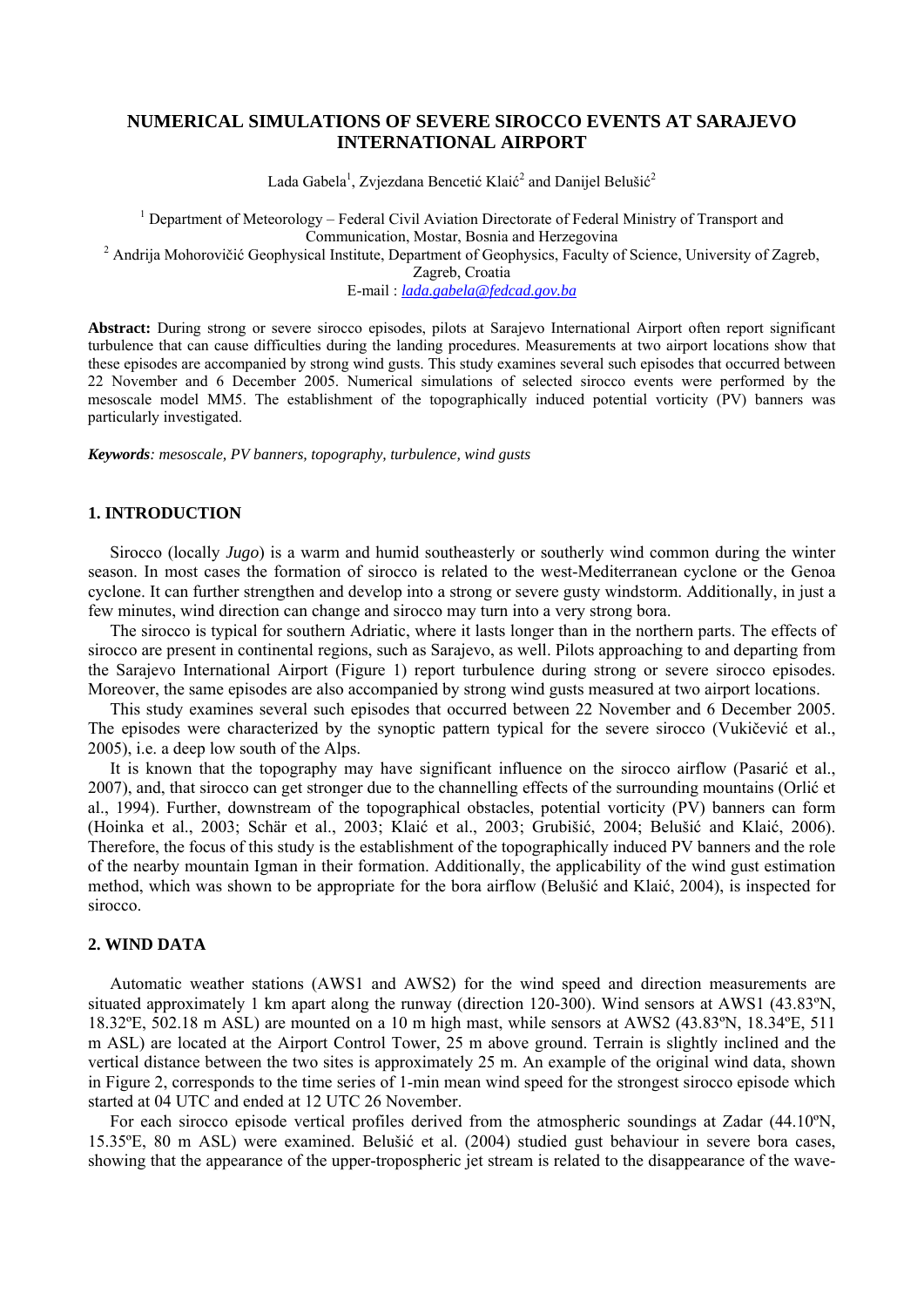breaking region in the lee of the mountain. Since the jet stream was also found during sirocco episodes (Figure 3) we examined the relationship between the jet stream occurrence and strong/severe sirocco.



**Figure 1:** Topography of the greater Sarajevo International Airport area. Operational runway (direction 120-300) is shown with red line.



Figure 2: Time series of average 1 min wind speed measured at two automatic weather stations at Sarajevo International Airport, for the strongest sirocco episode, from 04 to 12 UTC 26 November 2005.

## **3. NUMERICAL SIMULATION AND RESULTS**

Simulations were performed with nonhydrostatic Fifth-Generation Pennsylvania State University – National Center for Atmospheric Research (PSU-NCAR) Mesoscale Model (MM5) version 3.6.3 at the highest horizontal resolution of 1 km. MM5 is a three-dimensional, nested-grid, primitive-equation meteorological model that uses a terrain-following sigma (nondimensionalized pressure) vertical coordinate (Grell et al., 1995). Results were verified with Zadar radiosonde data and wind data obtained by the automatic meteorological stations AWS1 and AWS2.